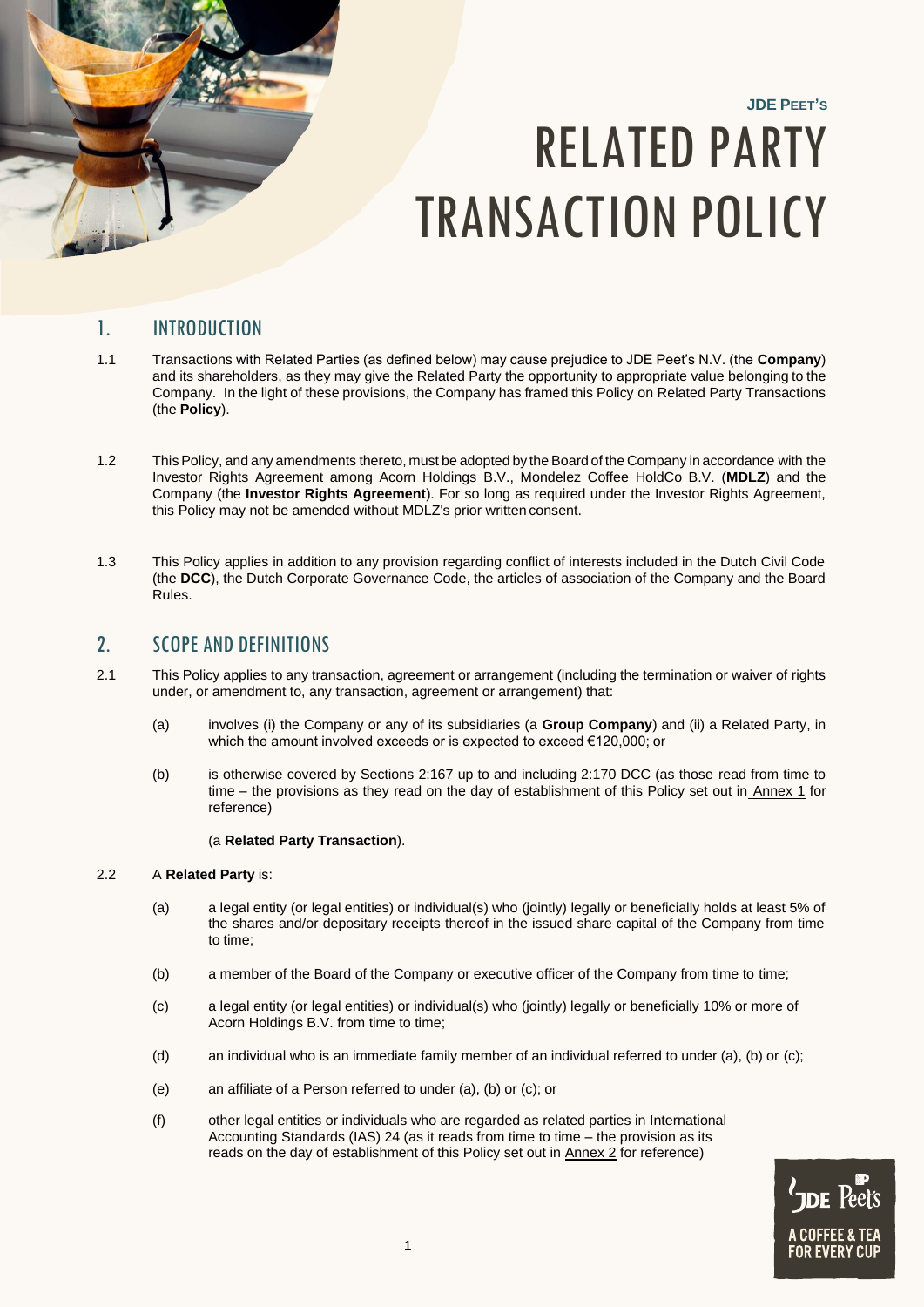- 2.3 For the purposes of this Policy:
	- (a) **affiliate** means, in relation to a Person, another Person that directly or indirectly, through one or more intermediaries, Controls, is Controlled by, or is under common Control with, that first Person, but excluding each Group Company;
	- (b) **Conflicted Director** means, in relation to a Related Party Transaction, a member of the Board who is appointed by or is otherwise connected with the relevant Related Party (including, for the avoidance of doubt, a member of the Board who was nominated or designated for appointed to the Board by that Related Party (or any of its affiliates);
	- (c) **Control** means the power of a Person (or Persons acting in concert) to secure that the affairs of another are conducted directly or indirectly in accordance with the wishes of that Person (or persons acting in concert) including by means of:
		- (i) in the case of a company, being the beneficial owner of more than 50% of the issued share capital of or of the voting rights in that company, or having the right to appoint or remove a majority of the directors or otherwise control the votes at board meetings of that company by virtue of any powers conferred by the articles of association, shareholders' agreement or any other document regulating the affairs of that company; or
		- (ii) in the case of a partnership, being the beneficial owner of more than 50% of the capital of that partnership, or having the right to control the composition of or the votes of the majority of the management of that partnership by virtue of any powers conferred by the partnership agreement or any other document regulating the affairs of that partnership;

and **Controlled** shall be construed accordingly. For these purposes, **persons acting in concert**, in relation to a Person, are Persons which actively cooperate, pursuant to an agreement or understanding (whether formal or informal) with a view to obtaining, maintaining or consolidating Control of that first Person;

- (d) **immediate family member** includes, but is not limited to, any child, stepchild, parent, stepparent, spouse, sibling, step-sibling, mother-in-law, father-in-law, son-in-law, daughter- in-law, brother-in-law or sister-in-law of the individual, and any person (other than a tenant or employee) sharing the household of the individual;
- (e) **Person** includes, but is not limited to, an individual, firm, company, corporation or other body corporate, sole proprietorship, trust or partnership, limited liability company, joint venture, association, organisation, unincorporated organisation or other entity or a governmental authority; and
- (f) a **subsidiary** means any Person (a) in respect of which the relevant Person has the power to exercise Control or (b) whose financial results are fully consolidated (subject to relevant minority interests) in the financial statements prepared by the relevant Person.

## 3. PROCEDURE

*Required action, notification and qualification*

- 3.1 Each member of the Board shall promptly notify the chair of the Board and the General Counsel of the Company of any (potential) Related Party Transaction in respect of which he is a Related Party or of which he is otherwise aware. If the chair of the Board is a Related Party to any (potential) Related Party Transaction or becomes otherwise aware of any (potential) Related Party Transaction, he shall promptly notify the lead independent director of the Board and the General Counsel of the Company.
- 3.2 In the event of a Related Party Transaction:
	- (a) that transaction must be submitted for prior approval by the board of the Company (the **Board**); and
	- (b) to the extent required by law or regulation, a public announcement must be made by the Company at the latest at the conclusion of the transaction.
- 3.3 If a Related Party Transaction involves a member of the Board in their private capacity, that member may not take part in the decision-making process of the Board to approve that Related Party Transaction.

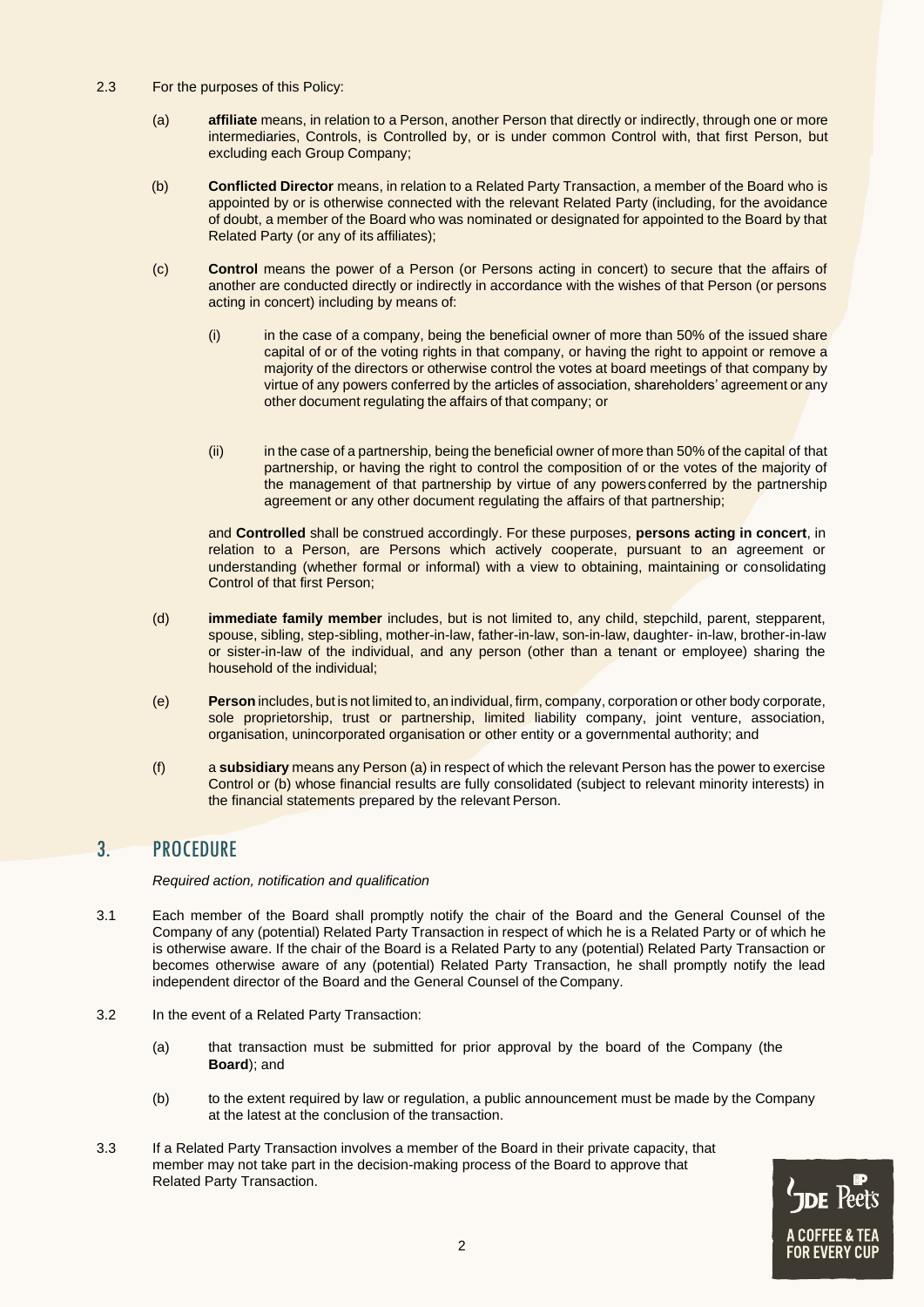#### *Review process and approval*

- 3.4 The Board may only approve a Related Party Transaction if it determines that Related Party Transaction is in the interests of the Company and the business connected to it (*belang van de vennootschap en de daarmee verbonden onderneming*). For that purpose, the Board will record in writing its deliberations in assessing whether or not the transaction is fair and reasonable from the perspective of the Company and of the shareholders who are not a Related Party, including minority shareholders. In its assessment the Board takes into account, if relevant, elements such as:
	- (a) the value of the Related Party Transaction;
	- (b) whether the Related Party Transaction is undertaken in the ordinary course of business of the Company;
	- (c) whether the proposed terms of the Related Party Transaction are no less favourable to the Company than terms that could have been reached with an unrelated third party;
	- (d) the purpose of, and the potential benefits to the Company of, the Related Party Transaction;
	- (e) the Related Party's interest in the Related Party Transaction, if any; and
	- (f) any other information regarding the Related Party Transaction or the Related Party in the context of the proposed Related Party Transaction that would be material to stakeholders of the Company in light of the circumstances of the Related Party Transaction.
- 3.5 The approval of the Board (as referred to in Clause 3.2(a)) must include the affirmative vote of the majority of the members of the Board of the Company who:
	- (a) are independent according to the Dutch corporate governance code; and
	- (b) are not Conflicted Directors in relation to the relevant Related Party Transaction).
- 3.6 The Board shall ensure that neither a Related Party nor a Conflicted Director takes part in the assessment referred to in Clause 3.4, although information about the Related Party Transaction may be obtained from the Related Party as well as from employees and external advisors of the Company.

#### *Recurring transactions*

- 3.7 Several transactions with the same Related Party that have been concluded by the Company in the same financial year and do not separately qualify as a Related Party Transaction are aggregated for the purposes of this Policy. In the event these transactions, regarded together (**Joint Transactions**), are to be considered a Related Party Transaction, the most recent transaction thereof must be submitted for approval by the Board in accordance with Clauses 3.2 to 3.6.
- 3.8 Any public announcement required pursuant to Clause 3.2(b), as well as the disclosure requirements of Clause 4, will be made in respect of every transaction of the Joint Transactions.

## 4. DISCLOSURE

- 4.1 The Board shall disclose a Related Party Transaction that has not been concluded on market terms or that have not been concluded in the normal course of business of the Company. Such announcement shall be made at the latest at the time of the conclusion of the transaction and shall contain at least:
	- (a) the nature of the relation with the Related Party;
	- (b) the name of the Related Party;
	- (c) the date of the Related Party Transaction;
	- (d) the value of the Related Party Transaction; and
	- (e) other information necessary to assess whether or not the transaction is fair and reasonable from the perspective of the Company and of the shareholders who are not a related party, including minority shareholders.
- 4.2 With regard to Related Party Transactions not concluded on normal market terms, the following items must also be disclosed in the explanatory notes to the annual accounts of the Company:

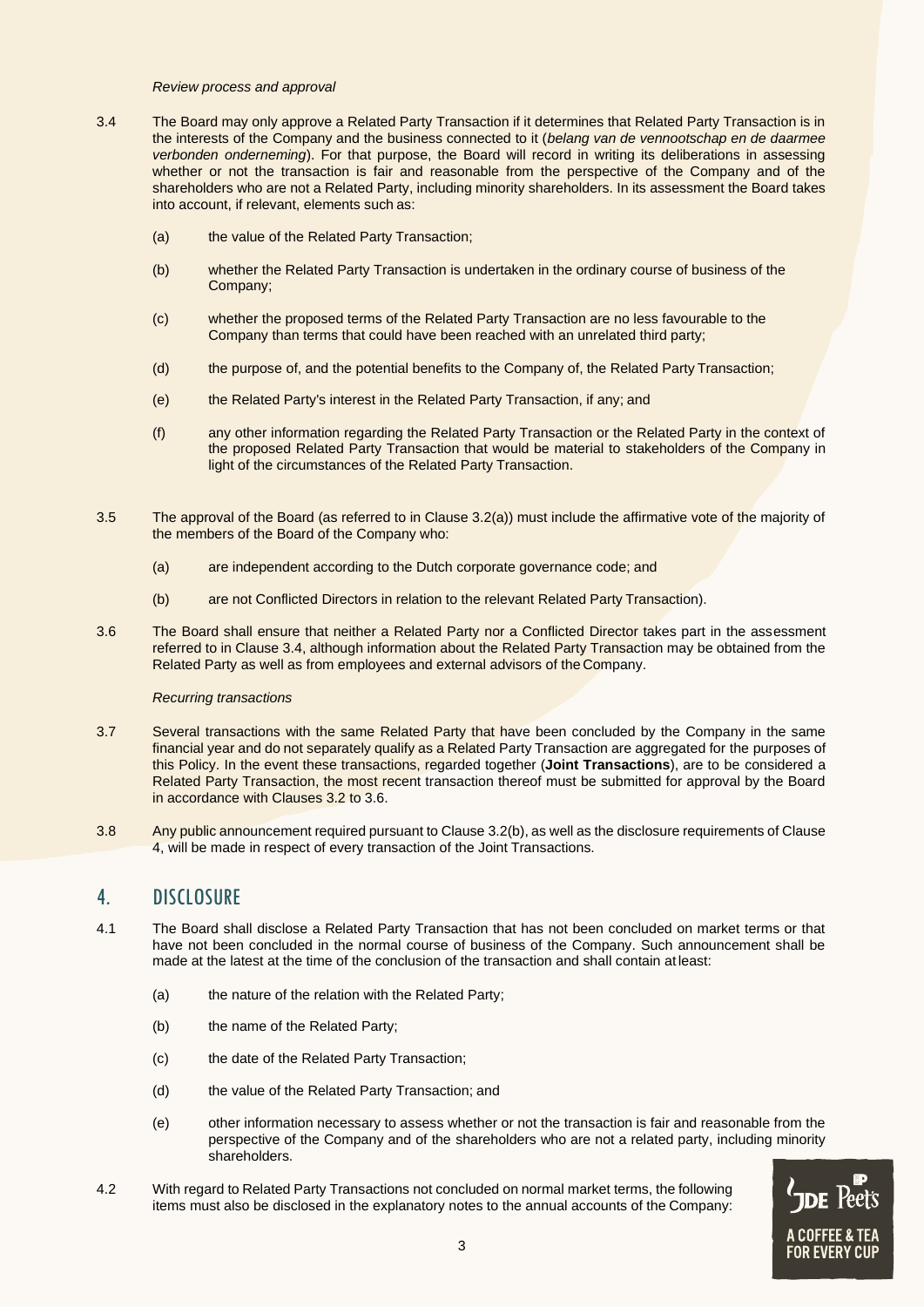- (a) the extent of the Related Party Transaction;
- (b) the nature of the relation with the Related Party; and
- (c) other information necessary to provide insight into the financial position of the Company.
- 4.3 Related Party Transactions shall furthermore be disclosed in the manner of and to the extent required under EU law, Dutch law, the Dutch Corporate Governance Code, IAS 24, applicable accounting standards or other applicable Dutch regulations. For the avoidance of doubt, the review or approval of a transaction pursuant to this Policy does not necessarily imply that such transaction is required to be disclosed.

0 - 0 - 0

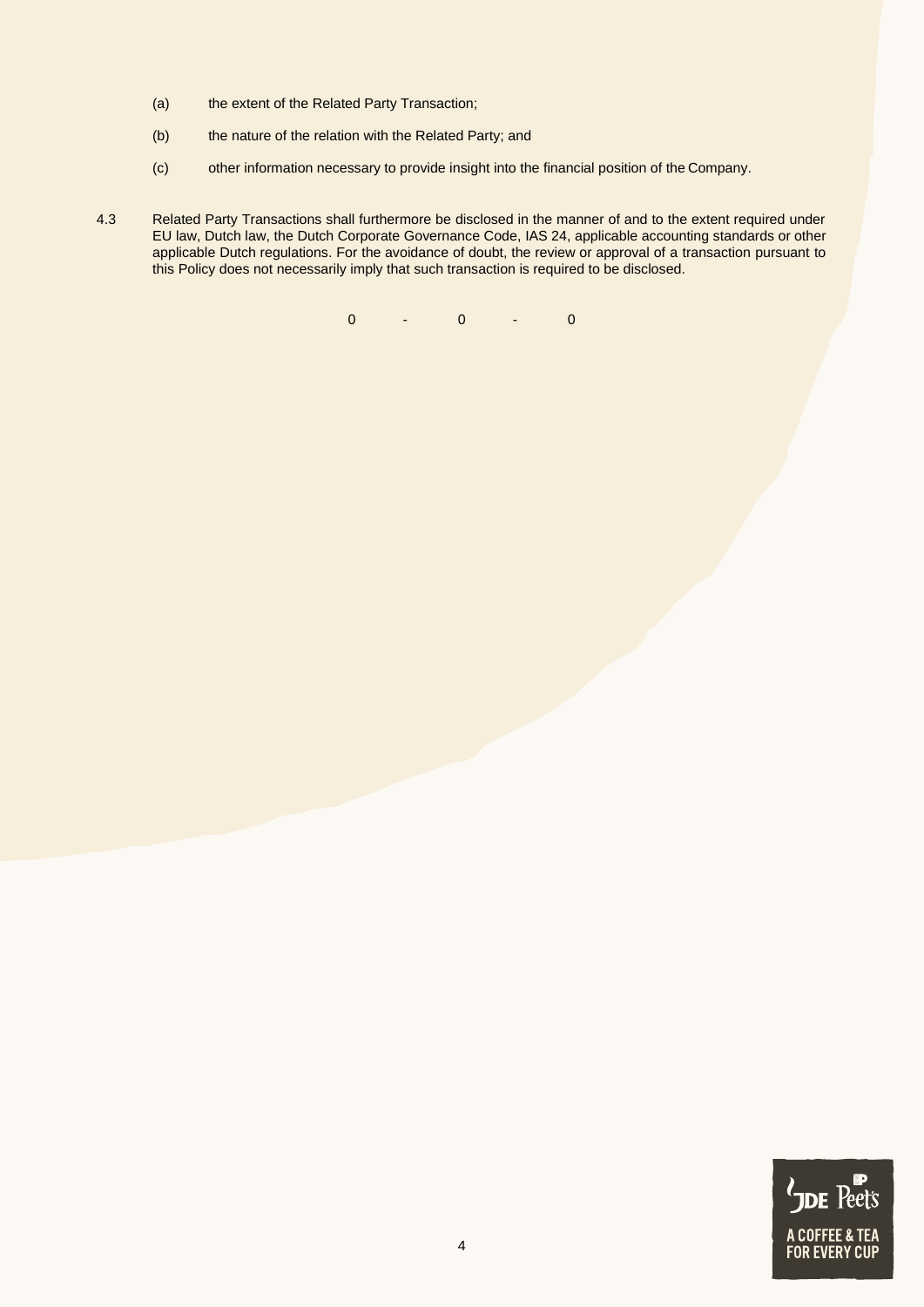## ANNEX 1

#### **SECTIONS 2:167 UP TO AND INCLUDING 2:170 DCC**

#### **Article 2:167 DCC**

- 1. This Section applies to companies whose shares or depositary receipts issued for its shares with the cooperation of such company are admitted to trading on a regulated market as referred to in Article 1:1 of the Wet op het financieel toezicht (Financial Supervision Act).
- 2. In this Section related party has the same meaning as in the standards which have been adopted by the International Accounting Standards Board and approved by the European Commission.
- 3. A transaction shall be deemed material, if:
	- (a) the information qualifies as inside information as referred to in Article 7 of Regulation (EU) No. 596/2014 of the European Parliament and of the Council of 16 April 2014 on market abuse; and
	- (b) it was entered into between the company and a related party, including in any event:
		- (i) one or more shareholders who alone or together represent at least one-tenth of the issued share capital;
		- (ii) a director of the company; or
		- (iii) a supervisory board member of the company.
- 4. Non-material transactions with the same related party that have been concluded in the same financial year are aggregated for the purposes of Article 169(1) to (4), inclusive.

#### **Article 2:168 DCC**

For transactions entered into in the ordinary course of business and concluded on normal market terms the supervisory board or, if Article 129a applies, the board shall establish an internal procedure to periodically assess whether these conditions are fulfilled.

#### **Article 2:169 DCC**

- 1. No later than the time of the conclusion of the transaction a company shall publicly announce any material transaction with a related party which is not entered into in the ordinary course of business and not concluded on normal market terms.
- 2. The announcement shall contain at least information on:
	- (a) the nature of the related party relationship;
	- (b) the name of the related party;
	- (c) the date of the transaction;
	- (d) the value of the transaction; and
	- (e) other information necessary to assess whether or not the transaction is fair and reasonable from the perspective of the company and of the shareholders who are not related parties.
- 3. Material transactions with a related party which are not entered into in the ordinary course of business and concluded on normal market terms, must be approved by the supervisory board or, if Article 129a applies, by the board. If the company has no supervisory board or Article 129a does not apply, the transactions must be approved by the general meeting.

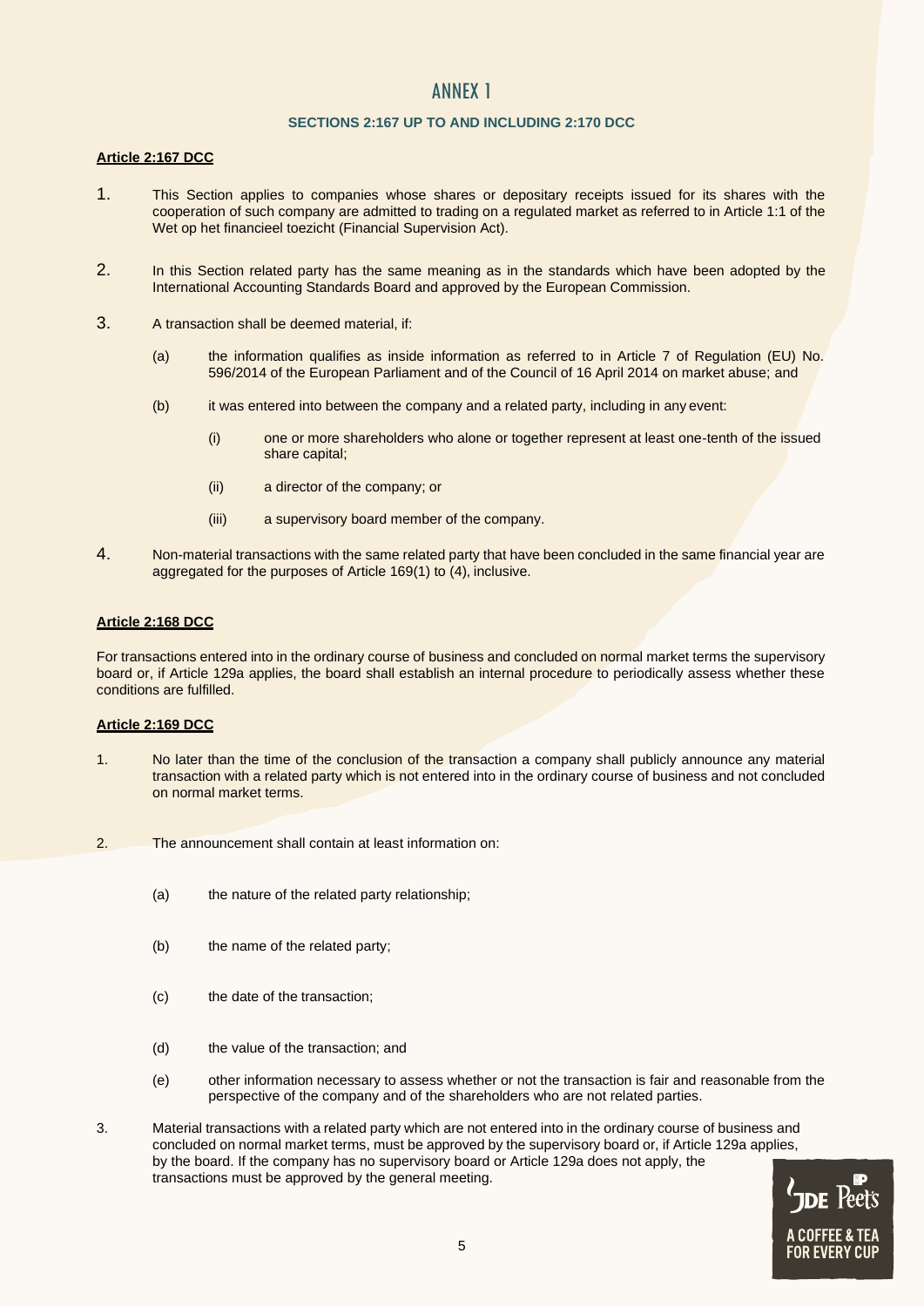- 4. A director, supervisory board member or shareholder who is involved in a transaction with a related party shall not participate in the decision-making. Article 129(6), second and third sentence, and Article 140(5), second sentence, apply mutatis mutandis.
- 5. This article does not apply to transactions:
	- (a) between the company and a subsidiary;
	- (b) regarding the remuneration of directors and supervisory board members or certain elements of their remuneration awarded or due in accordance with Articles 135 or 145;
	- (c) entered into by credit institutions as referred to in Article 398(7)(b) on the basis of measures, aiming at safeguarding their stability, adopted by De Nederlandsche Bank N.V. (Dutch Central Bank) or the European Central Bank, if the latter is the competent authority in charge of the supervision pursuant to Articles 4 and 6 of the Regulation on prudential supervision of credit institutions as referred to in Article 1:1 of the Wet op het financieel toezicht (Financial Supervision Act);
	- (d) offered to all shareholders on the same terms, where the equal treatment of all shareholders and the protection of the interests of the company and its related business is ensured.

#### **Article 170 CC Bk 2**

Articles 168 and 169(1), (2) and (5) also apply where a material transaction is entered into by a subsidiary of the company with a party which is a related party of the company.